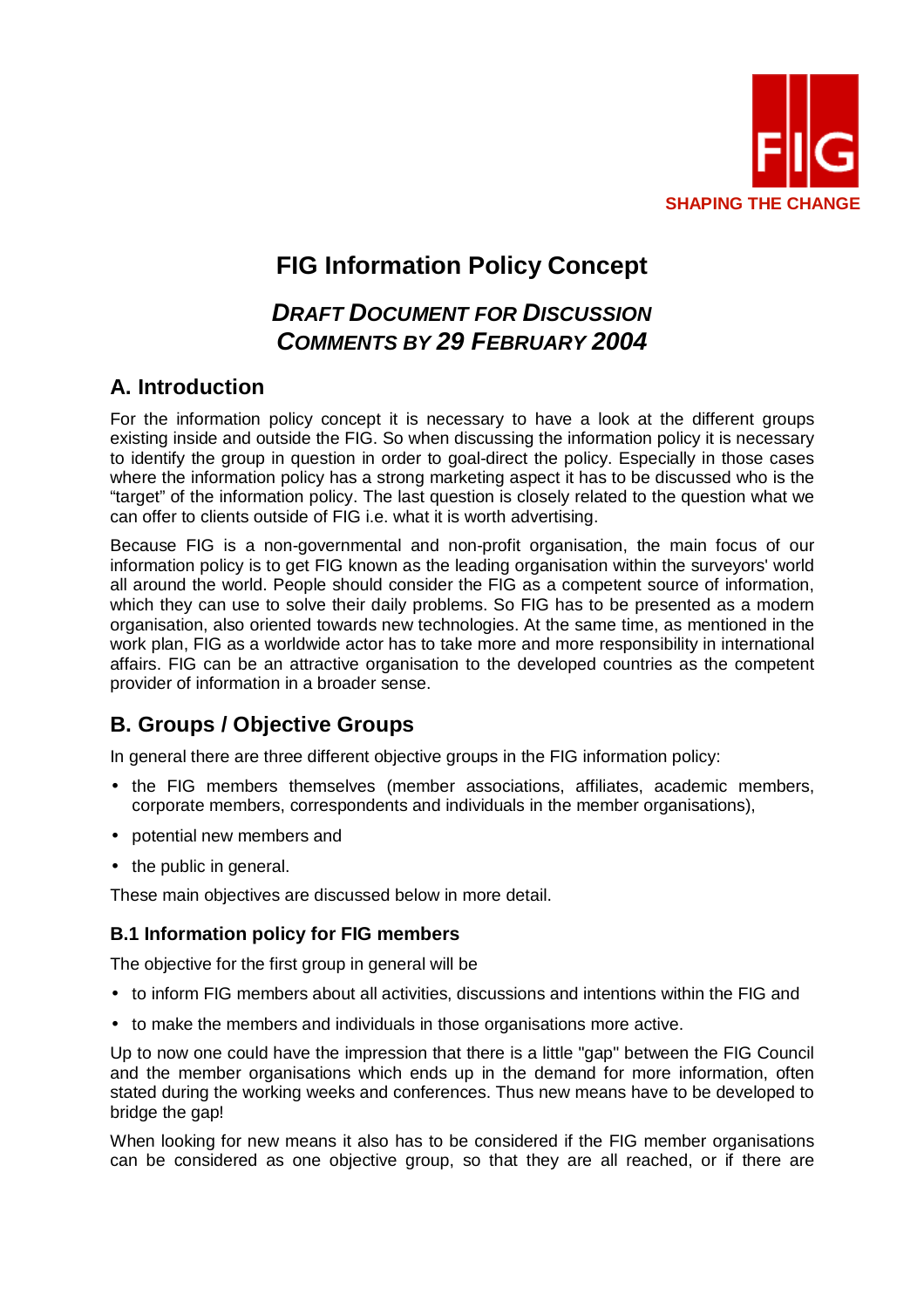differences, which have to be taken into consideration. The different groups considered here are:

a) First of all there are the developed countries that can be divided into those that are already very active within the FIG and those that are more or less "silent members". Even these last organisations normally have very experienced individual members who can bring their knowledge into the FIG. Therefore it is worth building up a special information policy concept with a marketing aspect. It seems to be not that difficult to convince those members that it is worth to take part (a) in working weeks, regional conferences and other events or (b) even in the work of technical commissions and working groups.

Those newly active members can help the FIG to put our intentions into action ("shaping the change"), and the result can be even more positive by the multiplier effect. So, finally, this group is really worth being considered as one of the main objective groups of our information policy.

b) Secondly there are the developing countries. It is very attractive to the member associations and their members to be related to the FIG since they can take profit from the experiences of other member countries. It is, however, very often impossible for those members to take part in meetings, congresses or working weeks, mostly because of the costs or because it is impossible for them to travel (or even to leave the country). In addition, for some of them it is very difficult or even impossible to get FIG information regularly since they do not have a constant access to the Internet. This is important when thinking about which communication means to use.

If the means of information policy are focussing more on only one of these two target groups, it is mentioned in the following list of means.

#### **B.2 Information Policy for potential new members**

For the second group, the objective is to increase the number of members of the FIG so the information policy has a strong marketing aspect.

We already know most of the professional organisations that are potential FIG members, so it is worth considering if it is worthwhile to develop an information policy for this group. If so, the main idea would be to show to potential (new) members how FIG is working and the actual on-going discussions. So the focal point and the objective are a little bit different to existing FIG members, but the advantages and disadvantages are mostly the same.

#### **B.3 Information policy for the public**

For the third group, the objective is just to tell the public that FIG exists and what are the main tasks and ideas. Thinking of the public, the "rest of the world", the information policy focuses mostly on informing them of the existence of surveyors and the profession and its activities, the FIG, justification of FIG work and about the main and basic ideas. A minor aspect is getting them familiar with the FIG publications. So the information policy has a marketing aspect, and these public relation and advertising means have a lot in common with commercial ones.

It is important that FIG member associations and in particular corporate and academic members are active in distributing the information about surveyors to promote the profession to the next generation, economic leaders and political decision-makers.

NGOs in general are of great importance for modern society since ideas and innovations can be brought up, and this should also be the main task of the information policy for the public: to promote our own ideas. "Do well and talk about it" is necessary since "they don't know what we are doing". FIG is a federation of a very specific group, the surveyors, and in addition as an NGO only has a limited sphere of activities, so the information policy should consist of specific actions related to a certain event or a very specific aim that FIG wants to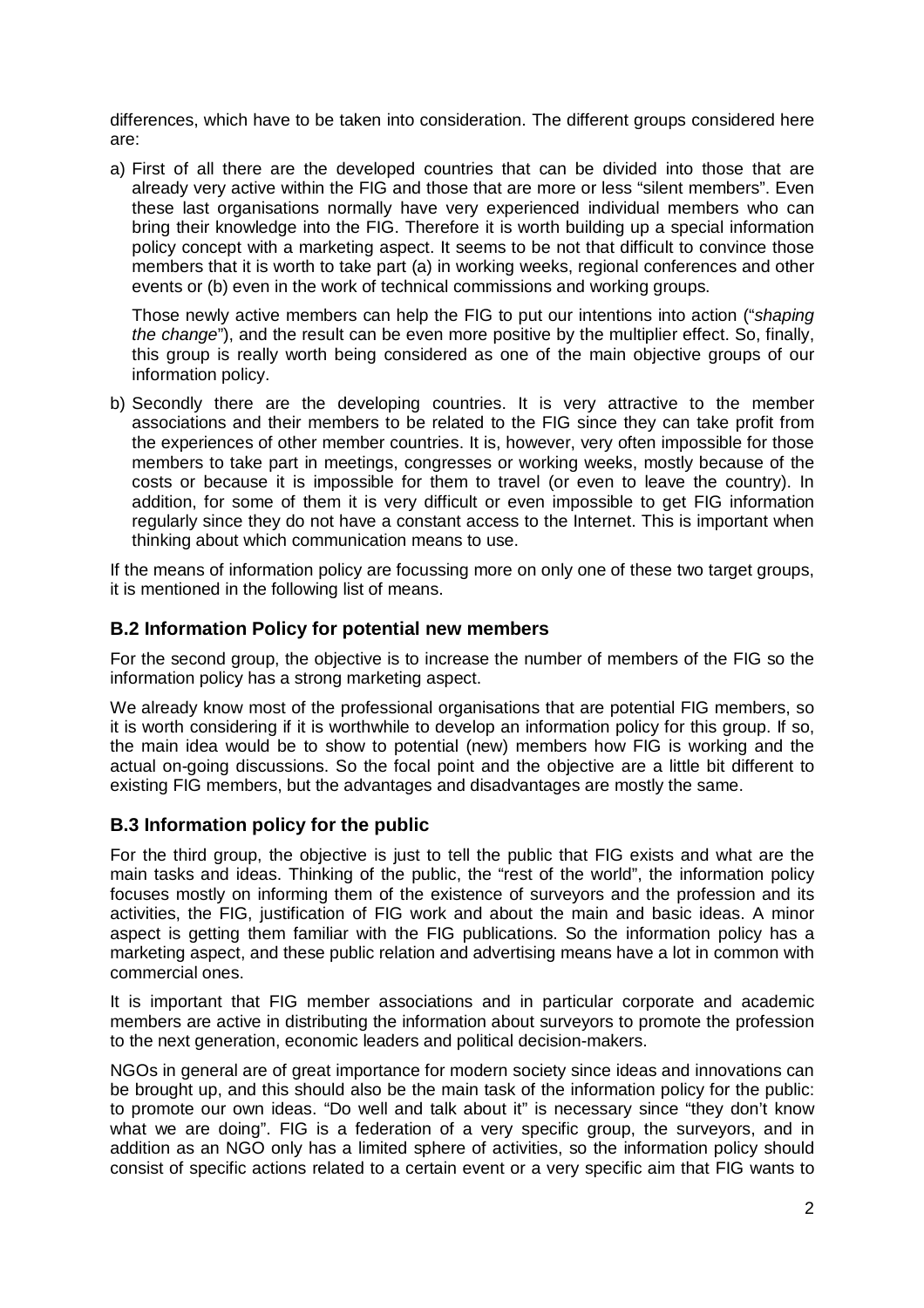reach. Mail campaigns to "anybody" are not only time and money consuming, they are useless.

So the following ideas to public relations and advertising do not claim to be a sophisticate model but are more or less pragmatic ideas or examples how to get the FIG more known in the public.

### **C. Information policy means**

The different means of information policy are listed here. For each means it is discussed in detail if it can be used for at least one of the mentioned target groups and if it is the correct one.

### **C.1 Letters [1, 2]**

#### **C.1.1 Newsletters**

The quarterly FIG Bulletin has been replaced by a monthly e-Newsletter, which has been well received, being actual and bringing information more frequently. There have also been requests for printed material or journals. The e-Newsletter is an appropriate way to inform the Presidents, member organisations and national delegates about the activities of the Federation. It also gives links to the latest news on the FIG home page, which can be used in national newsletters. The circulation of the e-Newsletter is larger than what is possible with a printed bulletin. Further in general there is not a lot of work for the FIG Office to produce the e-Newsletter frequently.

Since the e-Newsletter contains the headlines of the latest news and gives links to the FIG home page, it is not too long, only one to two pages in printed format, which can be considered suitable. The member organisations have the possibility of choosing the facts, which are most important for their organisation and members. When looking at the home page, they will probably find other things worth drawing members' attention to. Long newsletters with six or more pages will not really reach the member organisations since they are too long and therefore will not be read. In addition most of the member organisations have their own newspaper / newsletter into which they are encouraged to extract news from the FIG web site.

The e-Newsletter reaches the developing countries (better than ordinary mail) as well as the industrial countries and the active members as well as the more or less "silent members". There is no difference between the members that need to be taken into consideration besides the fact that in developing countries not all (individual) members have access to the Internet, and we should avoid the "digital divide". At least the member organisations have got the latest news from the FIG. It is the responsibility of the member organisations to find a way to distribute it further.

For possible new members, which already have a certain idea about the FIG, the e-Newsletter gives some more details about the ongoing work in FIG and is perhaps the last straw to get a new FIG member, but it cannot be used as the only means for this target group.

For the public in general the e-Newsletter is a possibility to look for what is just going on in FIG, but it will be difficult to get an overview of the main ideas. So for this objective group the e-Newsletter can only be a means used in addition to other ones.

#### **C.1.2 President's letter**

The presidents of the member organisation normally get in direct contact with the FIG President only once a year, which is at the Presidents' meeting during the Working Weeks. The results are fixed in the minutes sent out shortly after the meeting. Since the interval is relatively long, the President started mailing so-called President's letters to the presidents of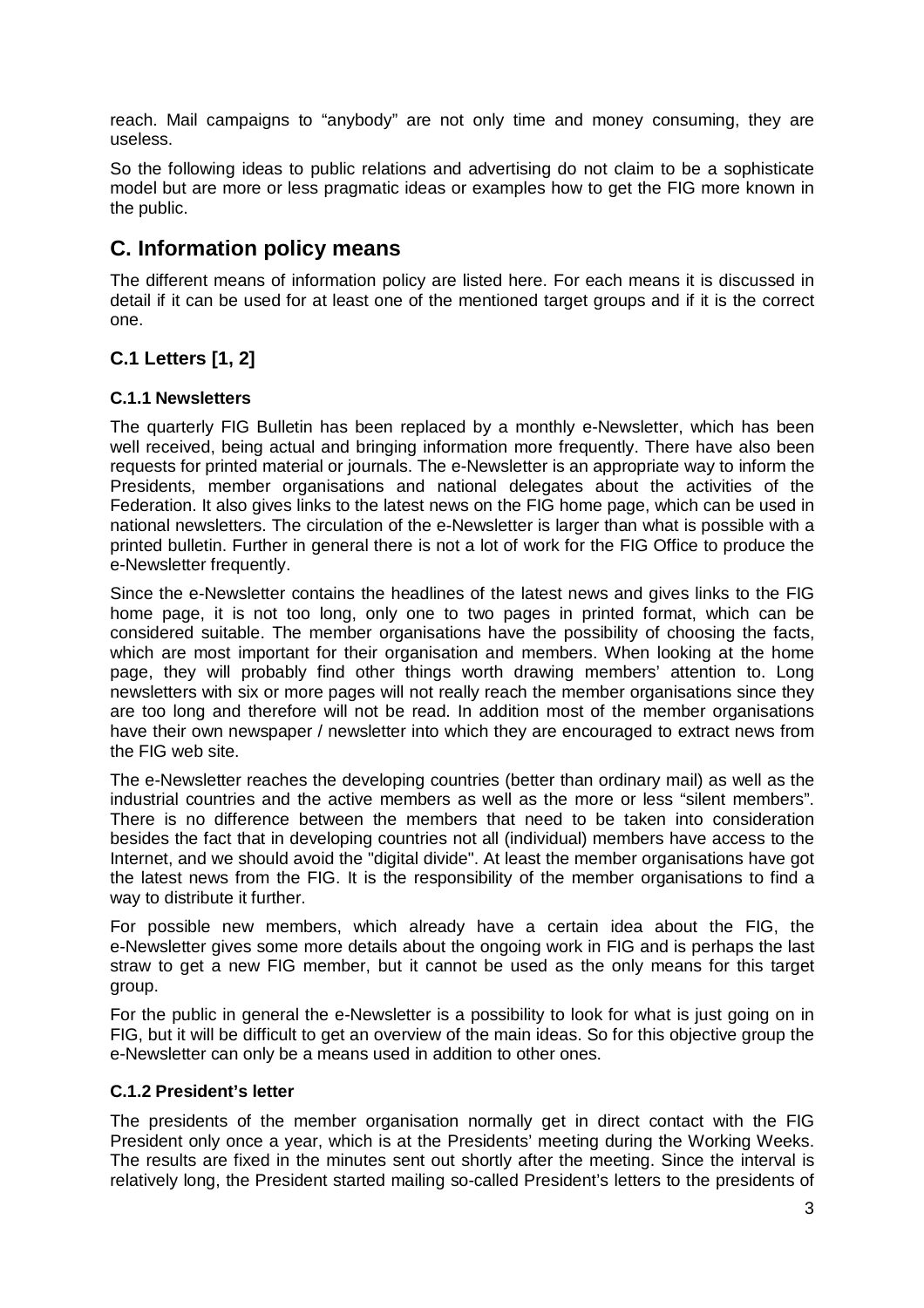the member organisations. These are sent quarterly and their content is more or less the same as in the e-Newsletters. Since the presidents are contacted personally, this information channel better matches their needs and e.g. policy issues of their special interest can be raised in advance. These letters have been well received and are the first step to bridge the mentioned gap.

### **C.2 Mailing forum / discussion group [1]**

The FIG has established two discussion groups on the home page – one for all members and one for academic members – but these have not been very successful because there has not (yet) been the critical mass, which is needed for active discussion.

There are also mail distribution lists for the Council and Commission officers (ACCO) and under preparation for Commissions. The Commission model was introduced recently, and at the moment we do not know how successful it will become. This depends directly on the activities and initiatives of the members in the distribution lists and how to avoid "junk-type" messages. The fear is that it will once again be driven by those who are already very active in FIG (the "spokespersons") while the others will remain more or less silent listeners".

It should be discussed if another discussion group should be introduced for the presidents of member associations. In this case, the presidents can be considered as one homogeneous group. If they are interested in more information, they could use this forum even for questions ("what is on with …"). This could be useful since it is not always up to the Council or the office to answer! However, there are some concerns that not everywhere in the world people are used to e-mailing as an easy and also non-formal way of communication. There is certainly a contradiction to the serious working of the presidents; they will perhaps prefer to wait for the e-Newsletter and only use this as their source of information.

### **C.3 Proceedings and Minutes [1]**

The proceedings and minutes of the Working Weeks as other information of the official FIG meetings are put on the web very soon after the events. E.g. during the discussions at the regional conference in Marrakech most of the representatives of the developing countries said that they have access to the Internet, but at a very slow speed. The idea came up to send on a CD-ROM to all member organisations: the main FIG web pages, proceedings from the working weeks and regional conferences, articles of the month (see below) etc. This can be done without major additional costs if it is send together with the written reports and minutes, and it can be assured that all member organisations are really getting at least the most important results of the FIG work.

The minutes are of course sent only to FIG members, but the proceedings of congresses, working weeks and regional conferences are of interest to more people, not only surveyors! So for them the articles can be very interesting, whether they are interested in FIG or not. For the target groups of our information policy, after first contacts and for those already having an idea the proceedings can also be used as a market means.

### **C.4 Forum during meetings [1]**

Even the best e-Newsletter or mailing forum cannot substitute personal contacts! People are waiting for them. This was very obvious during the Presidents' meeting e.g. in Paris. It should be discussed if those meetings could take place more often, e.g. also during regional conferences. They could be organized in the same manner as the Presidents' meeting during the working weeks or as the round tables during the regional conferences (Nairobi and Marrakech) to avoid too big forums and to allow profound discussions. Presidents (or at regional level from that particular region) who are not able to attend should appoint a personal deputy. The presidents must be aware that they are not excluded if they don't participate, but they should be afraid that they are missing something!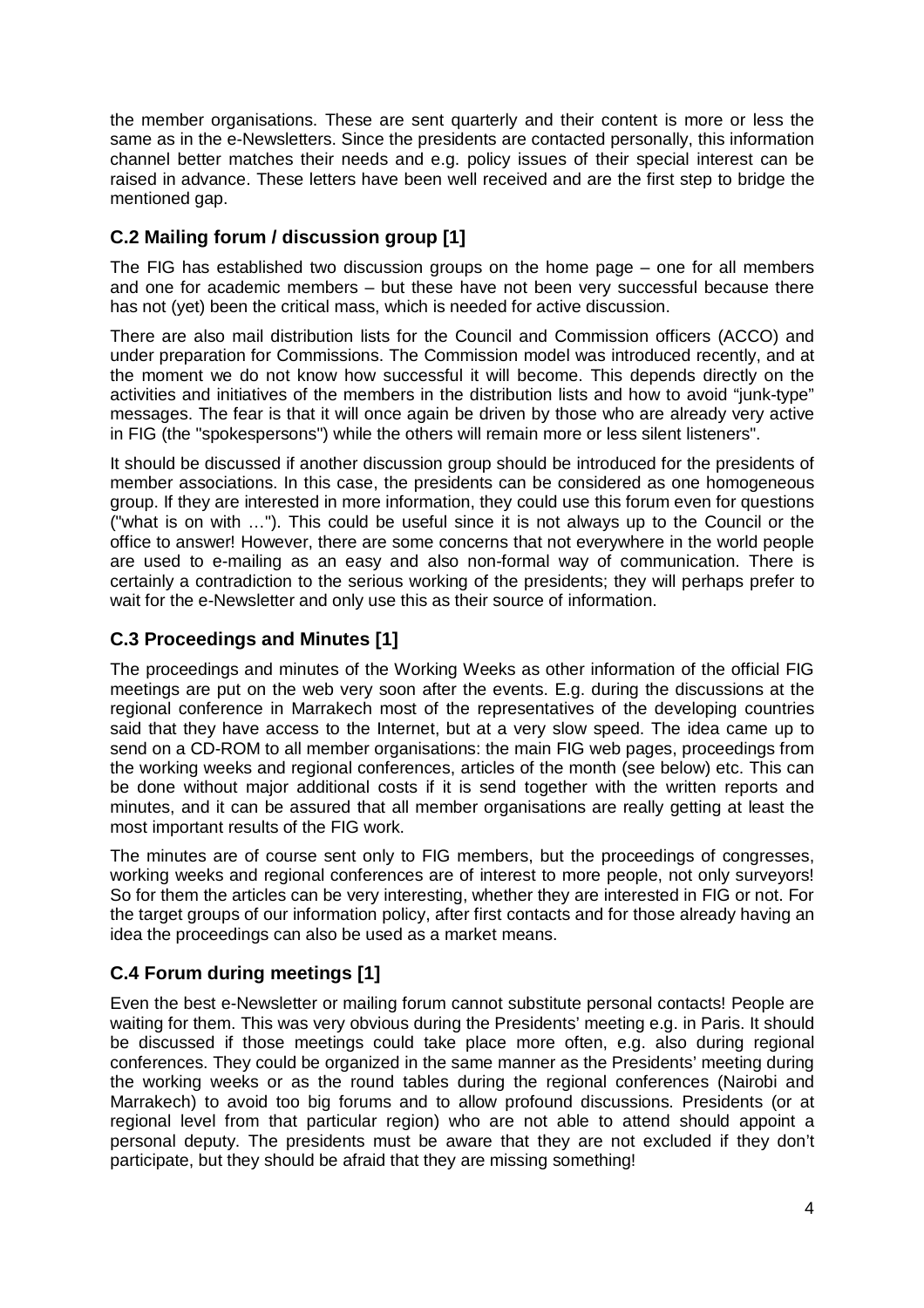A new interesting even funny title could attract people. And if the meeting is an official topic on the agenda, it will perhaps be easier for people to get the permission to travel.

Not only the regional conferences, but also other conferences and meetings should be used to organise these kinds of presidents' or delegates meetings, especially those that are sponsored by the FIG.

The minutes and, as recommended, the resolutions have to be distributed. This should be done in the same way as it is done with the minutes of the Presidents' meeting. If there are questions, especially from those who are not able to participate, answers have to be published. Perhaps they can even be a good opportunity to enforce the Presidents' mail forum (see above).

Regarding the objective groups at the regional conferences, there is no difference to the official meetings (the presidents in general). The only restriction is that these meetings do have a regional focus concerning the attending presidents (or delegates); perhaps even more representatives from the developing countries are able to take part when the regional conference takes place on "their" continent. But no difference will be considered between industrial and developing countries. It is important that also the Vice Presidents attend these meetings, chaired by the FIG President.

#### **C.5 Article of the month [1, 2]**

The *article of the month* is a possibility for all members, but especially for those from developing countries to be more active (since they are often not able to travel) and to present themselves. Thus here the special objective group should be the developing countries. But their articles will be of more significance if the opportunity for the article of the month is offered to all members, without considering which type of country they are coming from.

The article of the month is proposed to be selected by the commission chairs and confirmed by the Council. The concept of the "article of the month" has to be sold to the FIG members. This must be done especially to avoid expectations that each time the article includes the latest developments in modern technology. Instead everybody has the possibility of reading from time to time something about the (daily or actual) problems in developing countries.

The first article of the month was put on the web in June 2003, and up to now the comments received are very positive, and we should continue bringing these. Perhaps they should be considered more as a means for members from the developing countries; this is up to the commissions to consider.

Regarding the target groups two and three, the articles of the month can be of the same use as the proceedings (see above).

### **C.6 Mailing campaigns [1, 2]**

Direct mail campaigns are not appropriate means for the public in general: it is a big group to be reached (positive!), but there cannot be any positive result for the FIG. Mailing campaigns are only worth using if there is a really big (anonymous) target group, and this group does not exists. People that are interested in the FIG and have been in contact with the office once are better reached by the e-Newsletter.

For the FIG members and the "members behind the members", mailing campaigns are already used! This is the case with every mail sent around looking for participants and speakers of congresses, working weeks and regional conferences. But this is a very specific type of mailing campaign and has only a very little aspect of information policy.

Mailing campaigns can be thought of as an appropriate means of possible new corporate members. But the list of companies that can be contacted during such a campaign must be well chosen, and the letter should be phrased as a very personal one. The campaign should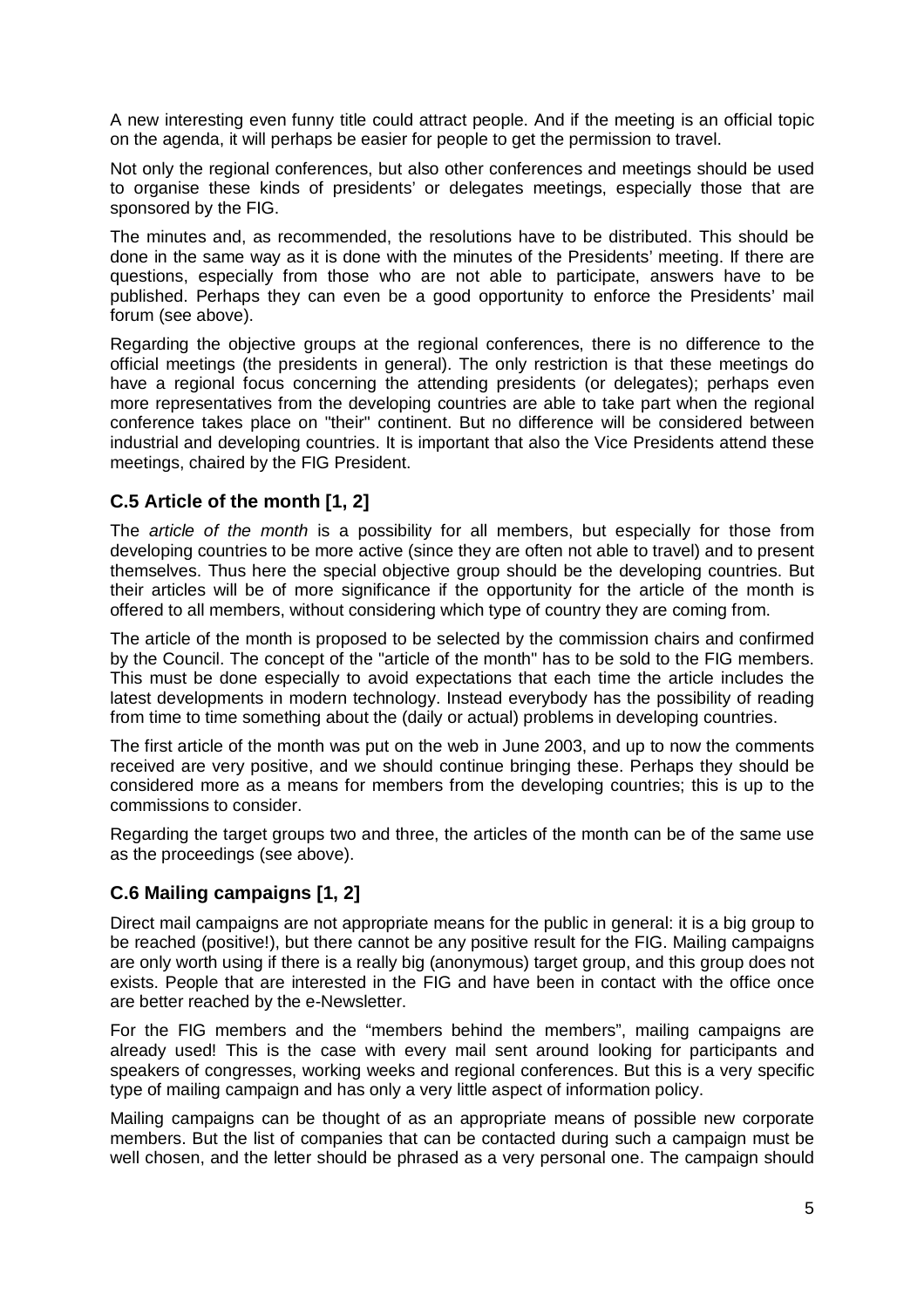be related to a certain event or even better focus on a certain objective that needs a specific support. In any case also for this target group-mailing campaigns should only rarely be used!

### **C.7 Presentations of FIG work [(1), 2, 3]**

Even though it is not commonly thought of, every presentation of the FIG and its work is a kind of information policy, but even more a marketing activity. So every opportunity should be used to talk about FIG. If it concerns really interesting facts it should furthermore be a means of getting sleeping members moving. In addition, since people can contact the speaker after the presentation, it is possible to continue with personal contacts, an even more promising but of course limited way. So we should use every opportunity.

In general presentations can possibly activate all kind of individuals, coming from the industrial states or the developing countries. So it will depend on the content, which kind of objective group will be reached. The way of marketing also depends on delegates' interests.

Finally, with the presentation of things going on in FIG of course the FIG members can be reached, and thus even for them it is a means of information policy; but, hopefully, a minor one since they should know what is going on!

#### **C.8 Information booth at conferences and congresses**

To be present at conferences and congresses and to give information about FIG's work on a special booth has a strong advertising aspect. Since it is very time consuming, it is rarely done. During the INTERGEOs in Germany, the FIG has a common booth with the German Federation of Surveyors (DVW), but normally nobody from FIG is present.

What can be done at the booth is more or less only to distribute the existing information sheets, the flyers and so on. The people that can be reached are the surveyors (during the INTERGEO and other congresses of the surveyors), and normally the result is not that promising. Regarding the cost-benefit-analysis, this does not seem to be a good means of information policy.

#### **C.9 Personal contacts [2, 3]**

This is the most time consuming means! But it is also very efficient, and for some special aims it is worth spending the time. This is the case for example to convince some specialist to be active within FIG or to get FIG more known in new regions (like e.g. in South America). In new regions the time is worth to spend since the contact persons will have a multiplier role. So this means is useful for the target groups two and three, often in combination with other means, and every opportunity should be used by every FIG member.

The universities, already FIG members or not, should be considered as a special subgroup. They are in general interested in very specific spheres. Which university is active in which specific research field is mostly known by the working groups. So it will be most promising to contact them directly by the related working group of the concerned commission.

It is important to personalize FIG and the persons working for the Federation. This is why FIG is encouraging to publish the profiles of the President, Council members and Commission officers on the website and newsletters.

#### **C.10 Newspaper, Radio, Television [1, 2, 3]**

Related to a certain event, contacts to the media are of course of advantage for the FIG. Even if there are certain differences between the types of the mentioned media and even more between their importance and target groups they reach, FIG should use every opportunity arising to talk about its work, ideas and aims. In any case, the release (statement) will be only of regional importance, since it will be nearly impossible to reach the "whole world". But in any case, focussing on the international character of FIG and on the